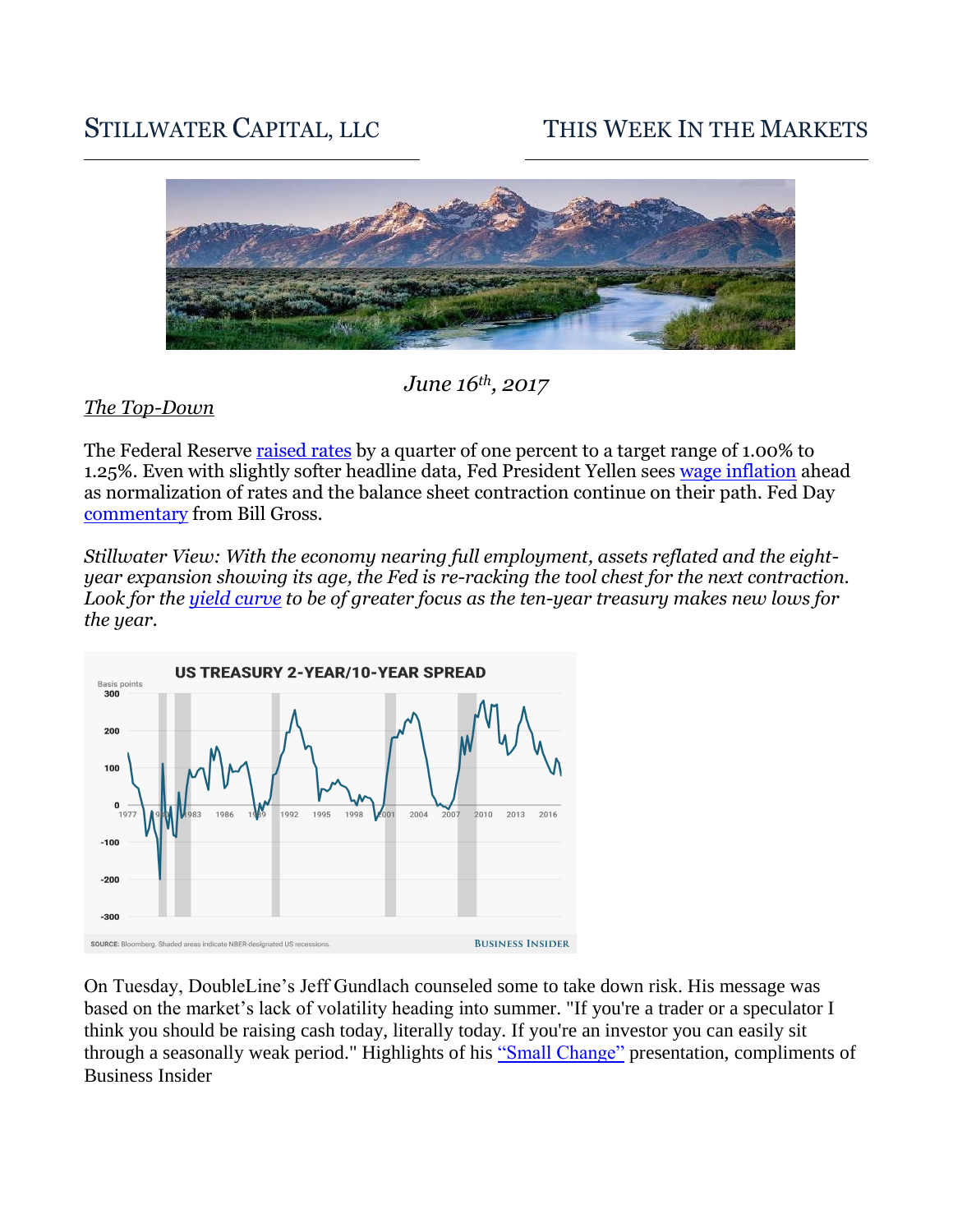For a full account of all economic data use [The Economic Calendar -](https://www.bloomberg.com/markets/economic-calendar) Bloomberg

### *The Bottom-Up*

The big news this week was the continuation of a [rotation from growth into value](https://www.bloomberg.com/news/articles/2017-06-12/just-five-stocks-account-for-nearly-75-of-the-nasdaq-s-plunge) stocks as the fever broke on a relentless run for large capitalization technology. Within a matter of hours last Friday everything that you hadn't wanted to own this year caught a strong bid.

Wells Fargo's problems continue as a class action [lawsuit was filed](https://www.nytimes.com/2017/06/15/business/dealbook/wells-fargo-mortgage-home-loan.html?ref=dealbook) accusing the bank of [modifying mortgages](https://www.nytimes.com/2017/06/14/business/wells-fargo-loan-mortgage.html?_r=0) for borrowers who declared bankruptcy without going through the proper channels.

#### *Stillwater View: Negative on Wells Fargo as the brand will take considerable time to rebuild.*

[The Cheesecake Factory](https://www.bloomberg.com/news/articles/2017-06-13/cheesecake-factory-tumbles-after-industry-woes-catch-up-to-chain) added more evidence that casual dining is facing headwinds from [higher food costs](http://www.cheatsheet.com/money-career/restaurants-struggling-high-food-prices.html/?a=viewall) and an <u>over-retailed market.</u> And the Amazon effect is now [bearing down](https://www.wsj.com/articles/kroger-shares-slide-as-grocer-is-battered-by-price-fight-1497531764) on traditional grocers as Kroger's same store sales slip into the negative. News broke this morning that the company is [buying Whole Foods.](https://www.bloomberg.com/news/articles/2017-06-16/amazon-to-acquire-whole-foods-in-13-7-billion-bet-on-groceries) These cities have too many stores and [they're still](https://www.bloomberg.com/news/articles/2017-06-12/what-s-killing-american-retail-take-a-look-at-this-chart-for-a-start)  [building.](https://www.bloomberg.com/news/articles/2017-06-12/what-s-killing-american-retail-take-a-look-at-this-chart-for-a-start)

*Stillwater View: The market is recognizing that expansion for expansions sake has limits and that secular challenges will last longer than most anticipate.*

#### *Up and Down Wall Street*

*The Wall Street Journal* reports that PIMCO's **new bond king** is nothing like the original. Bloomberg profiles Minneapolis Fed President [Neel Kashkari.](https://www.bloomberg.com/news/articles/2017-06-16/neel-kashkari-is-the-fed-s-toughest-internal-critic)

Viking returns [\\$8 billion of investor money,](https://www.nytimes.com/2017/06/12/business/dealbook/viking-hedge-fund-to-return-8-billion-to-investors.html) sizing down to \$24 billion as Chief Investment Officer, Daniel Sundheim, exits the firm. The push into [artificial intelligence](http://www.pionline.com/article/20170612/PRINT/306129991/ai-key-for-third-wave-of-hedge-fund-managers) continues as the hedge fund industry looks to evolve. And for all the hype about quant investing taking over, at the end of the day it comes down to [performance.](https://www.wsj.com/articles/flush-with-cash-top-quant-funds-stumble-1497561706) 

There is [a bear market in lunch with Warren Buffet](https://www.bloomberg.com/news/articles/2017-06-10/buffett-s-lunch-auction-attracts-winning-offer-of-2-68-million) as the price for a date with the Oracle and seven of your closest friends plunged 22% year over year to \$2.8 million. All for a good cause, San Francisco's [GLIDE Foundation.](https://www.glide.org/)

#### *Diversions*

The <u>[Summer Solstice](http://metro.co.uk/2017/06/14/when-is-the-longest-day-of-the-year-and-why-is-it-called-the-summer-solstice-6707483/)</u> rolls through on Wednesday. Not only the longest day of the year, but also one of the finest. The *Wall Street Journal's* [Off Duty 50 Guide to a Lazy Summer.](http://graphics.wsj.com/image-grid/od50-summer2017/)

The 117th [U.S. Open](http://www.usopen.com/) is being played at [Erin Hills](http://www.golfchannel.com/news/rex-hoggard/erin-hills-enticing-deadly/) this weekend. The Bleacher Report provides us with their [top 10](http://bleacherreport.com/articles/2496035-ranking-the-10-best-shots-in-us-open-history) tournament shots of all time. Had Tom Watson hit his thin on the 17<sup>th</sup> in 1982 [these kids from Carmel High](http://www.golf.com/knockdown/2017/01/27/ball-retrievers-meet-two-environmentally-conscious-teens-who-have-collected-thousands-golf-balls) would have found it and fished it out. Short film well worth watching.